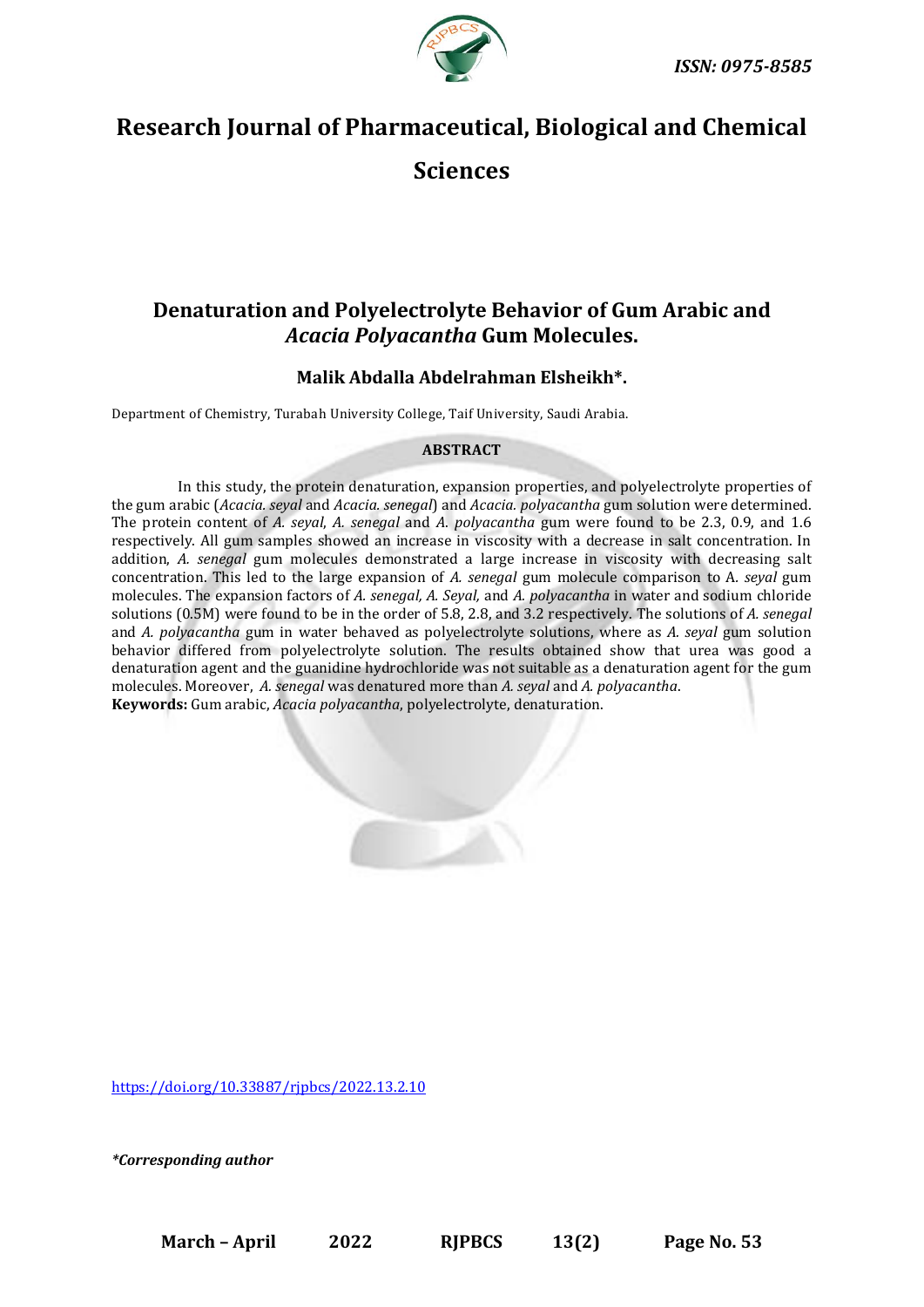

#### **INTRODUCTION**

Crud gum arabic, namely *Acacia senegal* (*A. senegal* ) and *Acacia seyal* (*A. seyal*), is a biopolymer (polysaccharide) branched molecule with a high molecular mass and complex structure (Randall et al., 1989; Osman et al., 1994; Islam et al., 1997; Atgié et al., 2019). Gum Arabic that contains arabinose and galactose as major constituents are called arabinogalactan (AG)( Fincher et al., 1983). Chemically, all acacia gums are arabinogalactan-proteins (AGP). Moreover, gum arabic is present in mixed calcium, magnesium, and potassium salts of polysaccharidic acid (Elsheik, 2008; Osman et al., 1993). Gum arabic contains about 2.0 – 2.5%. protein. The nitrogen content for *A. senegal* and *A. seyal* 0.33%w/w, and 0.11%w/w respectively (Karamalla, 2000). In addition, amino acid composition of gum arabic is rich in hydroxyproline and serine while the aniline content is low (Elsheik, 2008). *A. polyacantha* gum is also a complex biopolymer (polysaccharide) with a molecular mass lower than gum arabic. *A. polyacantha* is based on a branched galactan core, to which uronic acid, rhamnose, and unusually short chains containing not more than three arabinose residues are attached (Omer, 2004). *A. polyacantha* contains about 1.8 – 2.6% w/w protein and 0.28 – 0.4%w/w nitrogen (FAO/WHO, 2012).

Denaturation is the alteration of a protein shape through some form of external stress (for example, by applying heat, acid, or alkali), in such a way that it will no longer be able to carry out its cellular function. Protein denaturation comprises any noncovalent change in the structure of a protein, which may alter the secondary, tertiary, or quaternary structure of the molecules (Bailey, 1990). It is initiated by by a sequence of conformational changes that produce associated volume changes. Denatured proteins can exhibit a wide range of characteristics, from loss of solubility to communal aggregation.

Urea and guanidine hydrochloride are widely used as denaturation agents for different types of protein (Frensdorff et al., 1953). Guruaj Rao and Narasinga Rao were used urea and guanidinium hydrochloride to dissociate 12S proteins of mustard and rapeseed to 1.8 S proteins, demonstrating that the extent of dissociation depends on the concentration of the denaturant (Guruaj Rao and Narasinga Rao, 1983). The reagents denatured the protein, as evidenced by the resultant increase in viscosity. Different techniques and methods of protein denaturation have been used (Passos et al., 2014; Roche and Royer, 2018; Schon et al., 2017; laidis et al., 2017). In addition, recent studies of polyelectrolyte characters of arabinogalactans or glucuronomannans have been studied (da Silva et al., 2020).

The aim of this work is to study gum arabic and *A. polyacantha* gum molecules in terms of protein denaturation, expansion properties and polyelectrolyte behavior in solutions.

#### **EXPERIMENTAL**

#### **Ash content**

To determine the ash content, a crucible was heated to 550  $\degree$ C, cooled in a desiccators, and weighed (W<sub>1</sub>). Two grams of gum samples were accurately weighed in a crucible (W<sub>2</sub>), ignited at 550 °C in a muffle furnace until free from carbon, cooled in a desiccators, reweighed  $(W_3)$ . The total ash % was calculated as follows

 $Total \;ash\% = 100 \times (W2 - W1)$ 

#### **Cationic composition measurements**

An atomic absorption spectrometer**,** (Perkin-Elmer, model Analyst 100) was used to determine seven elements, namely potassium, sodium, magnesium, calcium, iron, zinc, and lead. The dry ash method was used in sample preparation, where two grams of gum sample were placed in a well-glazed porcelain dish in a cold furnace and then heated to 550 °C**.** The temperature was maintained for 4 hours, then the samples were cooled and 10 ml of 3N HCl were added, covered with a watch glass, and boiled gently for 10 minutes. After cooling the samples were filtered into a 100 ml volumetric flask, and diluted with deionized water. The final dilution contained 1% lanthanum solution.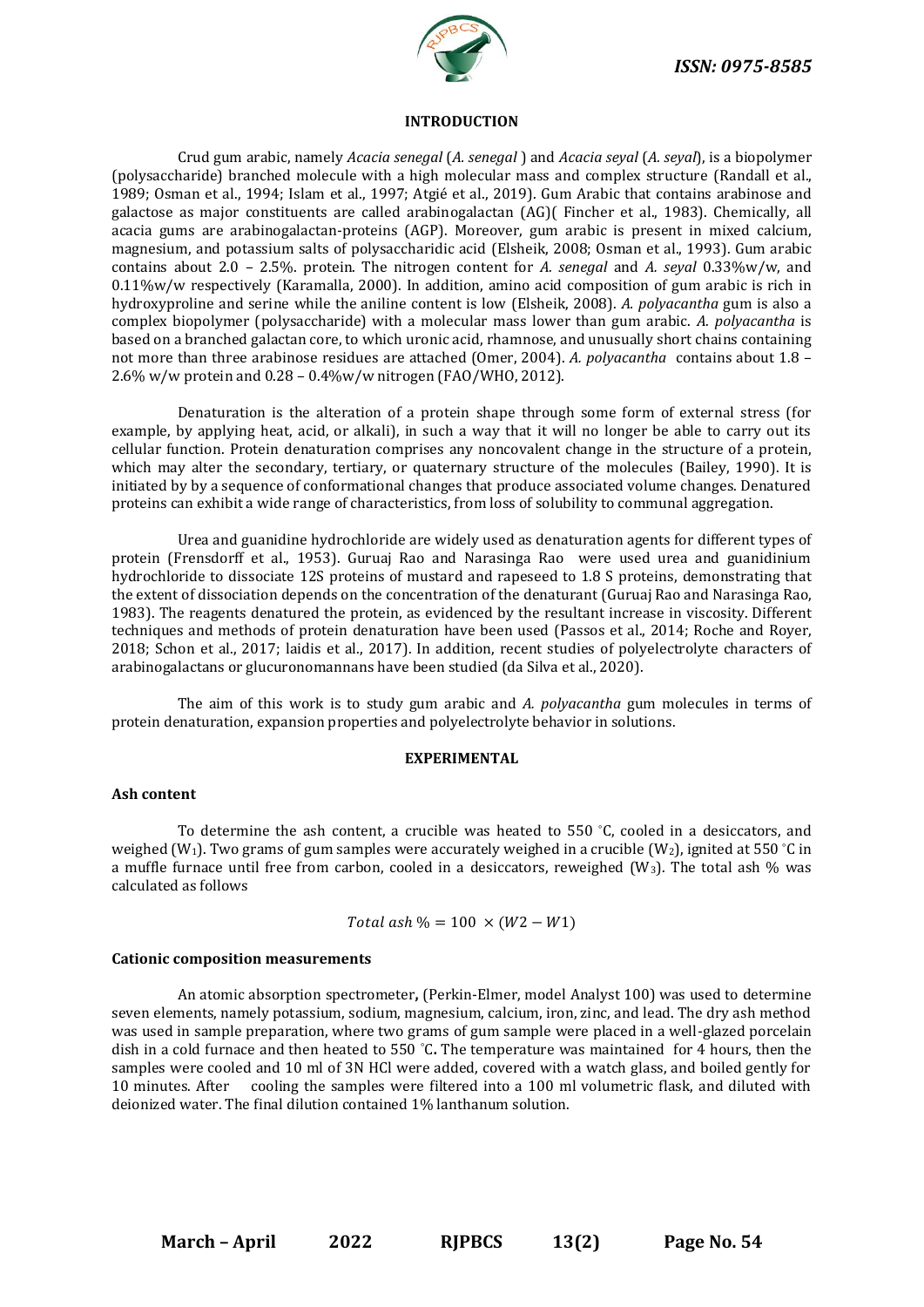

#### **Total nitrogen and protein content measurements**

The Kjeldahl method was used to determine the total nitrogen in *A. seyal*, *A. senegal*, and *A. polyacantha* samples. The procedure used was a two stage process in which the gum samples were digested in hot concentrated sulfuric acid and the ammonia which was released by using sodium hydroxide was neutralized with standard acid (Bradstreet, 1965).

0.5 g of each sample (in duplicate) was weighed and transferred to a Kjeldahl tablet (copper sulfate- potassium sulfate catalyst) and 10 mL of concentrated sulfuric acid (nitrogen-free) was added. The tube was then mounted in the digestion heating system which was preheated to 240 °C, and capped with an aerated manifold. The solution was subsequently heated at the above temperature until a clear pale yellowish-green color was observed, indicating the completion of the digestion. The tubes were then allowed to cool to room temperature. Their count was quantitatively transferred to a Kjeldahl distillation apparatus followed by the addition of distilled water and 30% w/v sodium hydroxide. Steam distillation was then started and the released ammonia was absorbed in 25 mL of 2% boric acid. Back titration of the generated borate was then carried out versus, 0.02 M, hydrochloric acid using methyl red as an indicator. Blank titration was carried out in the same way.

#### **Denaturation measurements and polyelectrolyte behaviour**

Intrinsic viscosity was measured to study the expansion, polyelectrolyte behavior and denaturation of gum molecules using different salt concentrations, water, urea and guanidine hydrochloride as a solvents.

A 3% solution of gum was used as the starting concentration. About 0.6g of gum was dissolved in 20 mL of solvent (1M NaCl) and was hydrated overnight on a tumblemixer. The precise concentration was calculated based on the loss form drying and the solution was filtered using a 0.8µm nylon filter. The viscometer was immersed in a water bath adjusted to 25 °C ±1°C and left to attain equilibrium. A glass pipette was used to insert the gum solution into the viscometer and a syringe was used to create a vacuum to bring the solution to the top demarcation line. The readings were taken using an accurate millisecond timer and the times were recorded in mm: ss: ms format (minutes, seconds, and milliseconds). The readings were taken in duplicate and time readings for the solvent were taken for each sample.

#### **RESULTS AND DISCUSSIONS**

#### **Ash content**

The mean values of the ash content of *A. seyal, A. senegal* and *A. polyacantha* were found to be 2.43%, 3.32% and 3.22% respectively. These values agree with results reported in the literature (Omer, 2004; Anderson and Anderson, 1963; Karamalla et al., 1998). The mean values also agree with the results obtained by Ibrahim (Ibrahim, 2006), but these mean values were lower than the mean values of *A. seyal* obtained by Hassan (Hassan, 2000).

#### **Nitrogen and protein content**

Table 1 shows the nitrogen and protein percentage obtained by the Kjeldahl method. A conversion factor of 6.25 was used to calculate the total protein percentage.

The nitrogen and protein content of *A. seyal* was in the range obtained by Hassan *et al* (Hassan et al., 2005). using the Kjeldahl method from 0.11% to 0,19% for the nitrogen content and from 0.73% to 1.12% for the protein content. The results of *A. seyal* and *A. senegal* also agreed with comparative analytical data for *A. senegal* and *A. seyal* gums reported by Karamallah and Osman *et al* (Karamalla, 2000; Osman et al., 1993a). For *A. polyacantha* gum, the results obtained were less than the range reported by Omer (Omer, 2004).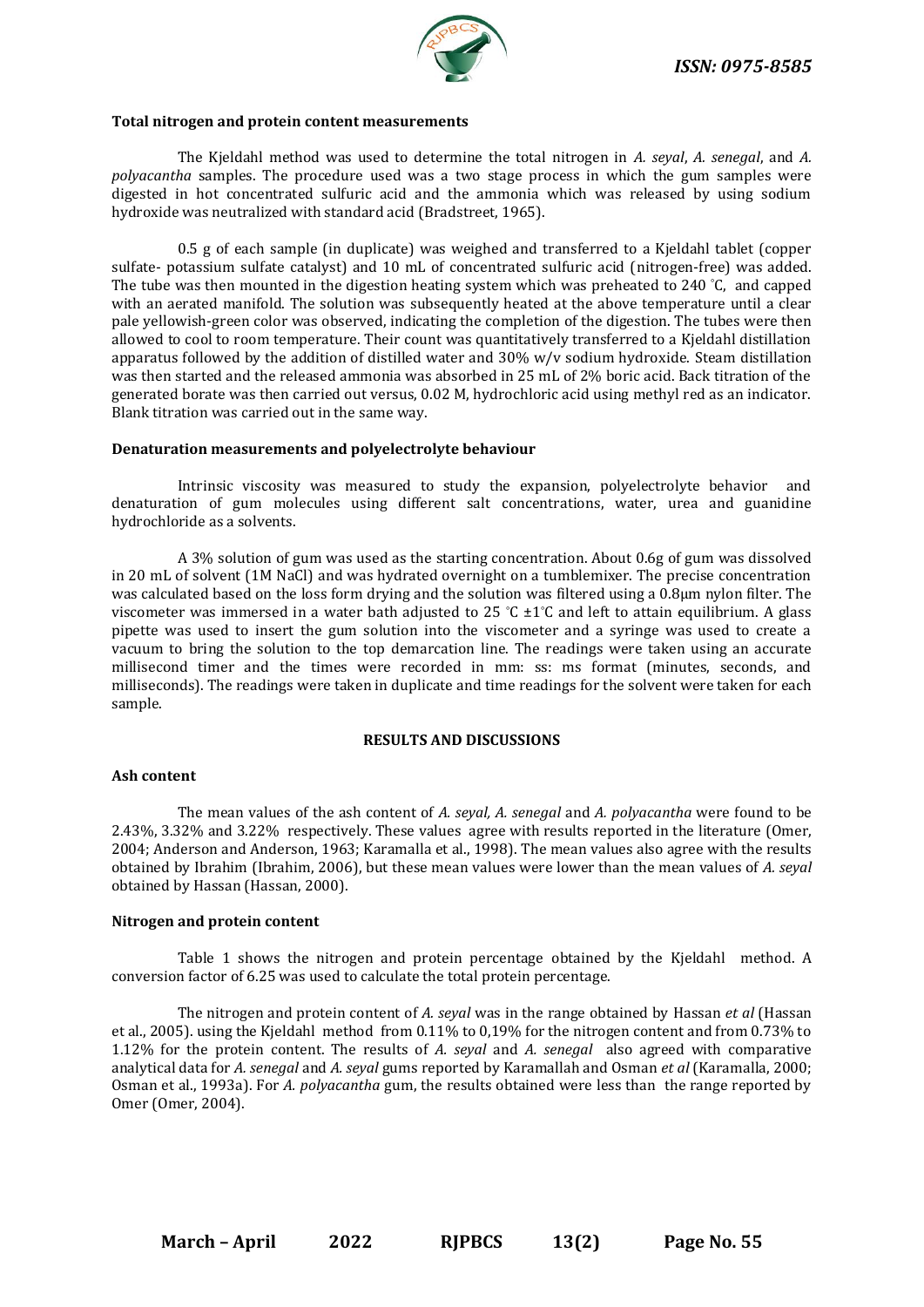

#### **Cationic composition**

The mineral composition of the samples was determined (using atomic atomic absorption spectrophotometer) the average values of cationic composition obtained in Table 2 were in agreement with the results reported by Buffo *et al* (Buffo et al., 2001). The results obtained for potassium, calcium, and magnesium of *A. polyacantha* gum differed from results recorded by Omer (Omer, 2004). The concentrations of calcium and potassium, recorded in this study were near the range of the results recorded by Siddig (Siddig, 2003), while the concentrations of magnesium and iron both differed from it (Siddig, 2003). Measured values of potassium, calcium, and magnesium were relatively high, indicating that the gum is a salt primarily comprised of these minerals. Moreover, *A. senegal* and *A. polyacantha* contained high levels of potassium while *A. seyal* contain high levels of calcium.

#### **Intrinsic viscosity, denaturation and polyelectrolyte behaviour**

Dextran and casein were used to compare the denaturation effect of solvents on the samples. Dextran was used as a pure polysaccharide and casein was used as a pure protein. Gums are polysaccharides that contain a small portion of protein (arabinogalactan protein complexes).

Table 3, Figures 1,2, and 3 show an increase in viscosity with a decrease in salt concentration with different gum samples. This was due to the polar groups being sufficiently neutralized with counter ions (salt ions) such that the repelling effect was decreased in more concentrated salts, whereas with more diluted salt concentrations the gum molecule expanded due to the repelling effect. This occurs despite the gum samples molecule being highly branched and may be due to the greater rotational freedom of the 1-6 linkages. A smaller increase in viscosity and less expansion was observed in *A. polyacantha* gum molecules than in those of *A. senegal* and *A. seyal*. This may be due to the comparatively lower molecular weight of *A. polyacantha* gum .*A. senegal* gum molecules showed a large increase in viscosity with decreasing salt concentration, leading to larger expansion of *A. senegal* gum molecules than *A. seyal* gum molecules, despite *A. seyal* gum having a larger molar mass. This is indicative of differences in molecular structure and branching which may lead to differences in expansion.

Figures 2 and 3 show the behavior of *A. senegal* and *A. polyacantha* gum in water. They behaved as polyelectrolyte solutions as evidenced by the curvetted line. Figures 1 shows the behavior of *A. seyal* gum in water. It did not act as a polyelectrolyte solution. Table 3 shows the effect of different concentrations of urea and guanidine hydrochloride on the viscosity of different gum solutions. The results indicate that urea is a good denaturation agent and the guanidine hydrochloride is not suitable as a denaturation agent for the gums molecule. *A. senegal* was denatured more than *A. seyal* and *A. polyacantha* because *A. senegal* contains a higher ratio of protein than *A. seyal* and *A. polyacantha*. This is substantiated by the large expansion of *A. senegal* in water. The expansion factors of *A. senegal*, *A. seyal* and *A. polyacantha* in water and sodium chloride solutions (0.5M) were calculated from Table 3. The expansion factors were found to be 5.8, 2.8 and 3.2 respectively (Figures 4). This indicates that *A. Senegal* expanded more than *A. seyal* and *A. polyacantha*. Moreover, the expansion factor of *A. Senegal* was about twice the expansion factor of *A. seyal* and *A. polyacantha*. This can be attributed to the difference in fine structure expected between the molecules in different *Acacia* gum species.

Dextran, a pure polysaccharide, showed no significant change in its intrinsic viscosity in different solvents, namely 0.2M NaCl, water, and 2M urea because there is no protein in its structure (Figures 5). Casein protein molecules showed different intrinsic viscosity in different solvents due to denaturation effects by water and 2 M urea. The intrinsic viscosity of Casein in 0.2M NaCl was found to be 12.04 ml/g, while in water it was 23.72 ml/g, and in 2M urea, it was 18.29 ml/g (Figures 6).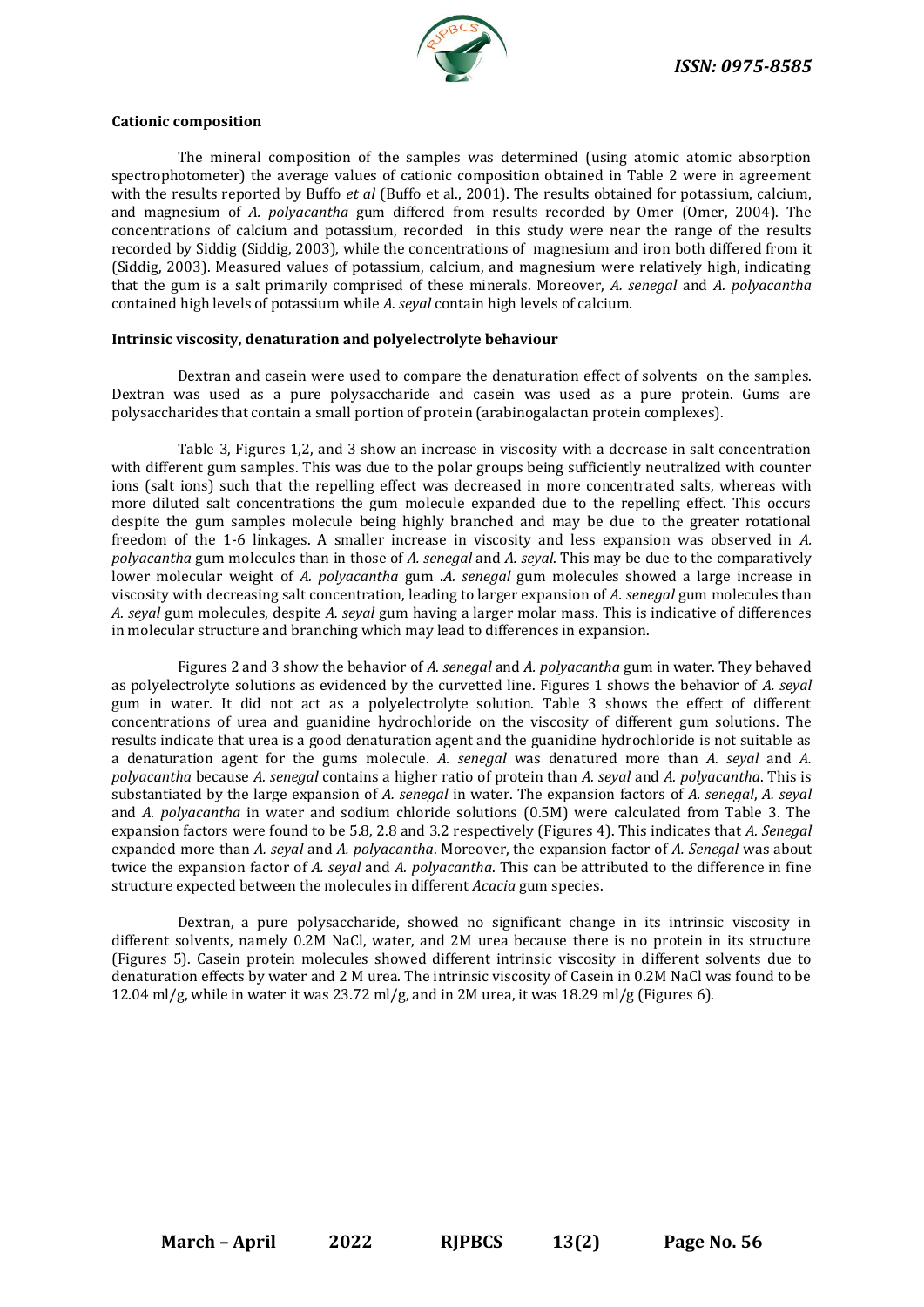

#### **Table 1: Average value of nitrogen and Protein content of the samples**

| Sample             | Nitrogen % | Protein% |
|--------------------|------------|----------|
| Acacia senegal     | 0.368      | 2.3      |
| Acacia seval       | 0.1440     | 0.9      |
| Acacia polyacantha | 0.2560     | 1.0      |

Each reading is average of three reading

#### **Table 2: Averages values of elements composition of the gums**

| Elemen |       |  | <b>Gum sample</b> |          |        |            |         |                |  |
|--------|-------|--|-------------------|----------|--------|------------|---------|----------------|--|
| t      |       |  | A. seyal          |          |        | A. senegal |         | A. polyacantha |  |
|        |       |  | w/w               | $\mu$ g/ | w/w    | $\mu$ g/g  | $w/w$ % | $\mu$ g/g      |  |
|        |       |  | $\%$              | g        | $\%$   |            |         |                |  |
| Fe     | 0.004 |  |                   | 43.98    | 0.0037 | 37.04      | 0.0035  | 34.64          |  |
| Na     | 0.011 |  |                   | 111.1    | 0.0067 | 67.13      | 0.0065  | 64.82          |  |
| K      | 0.280 |  |                   | 2802     | 0.9459 | 9459       | 0.7818  | 7810           |  |
| Ca     | 0.942 |  |                   | 9417     | 0.7092 | 7092       | 0.4113  | 4114           |  |
| Mg     | 0.123 |  |                   | 1229     | 0.2159 | 2160       | 0.0100  | 112.5          |  |
| Zn     | 0.001 |  |                   | 7.863    | 0.0021 | 20.51      | 0.0005  | 4.615          |  |
| Ph     | 0.001 |  |                   | 7.576    | 0.0008 | 7.576      | 0.0008  | 7.576          |  |

Each reading is average of three reading

#### **Table 3: Intrinsic viscosity of the gums samples in different solvents**

| <b>Solvent</b> | <b>Intrinsic viscosity</b> |            |             |  |  |  |  |
|----------------|----------------------------|------------|-------------|--|--|--|--|
|                | A. seyal                   | A. senegal | А.          |  |  |  |  |
|                |                            |            | polyacantha |  |  |  |  |
| $0.5$ NaCl     | 14.51                      | 14.51      | 10.52       |  |  |  |  |
| 0.2 NaCl       | 15.48                      | 20.02      | 11.72       |  |  |  |  |
| 0.1 NaCl       | 15.95                      | 20.42      | 13.22       |  |  |  |  |
| $0.05$ NaCl    | 18.25                      | 22.05      | 13.42       |  |  |  |  |
| $0.01$ NaCl    | 22.77                      | 28.18      | 14.26       |  |  |  |  |
| 0.001          | 31.80                      | 59.54      | 29.04       |  |  |  |  |
| NaCl           |                            |            |             |  |  |  |  |
| water          | 39.95                      | 84.02      | 33.48       |  |  |  |  |
| 2M urea        | 47.07                      | 87.90      | 31.42       |  |  |  |  |
| 4M urea        | 48.06                      | 80.85      | 29.65       |  |  |  |  |
| 6M urea        | 47.47                      | 83.41      | 31.61       |  |  |  |  |
| 8M urea        | 45.08                      | 81.58      | 31.04       |  |  |  |  |
| 6M GHCl        | 14.47                      | 17.56      | 10.36       |  |  |  |  |

Each reading is average of three reading



concentration (g/ml)

#### **Figure 1: Viscosity of** *A. seyal* **gum in different solvents.**

**March – April 2022 RJPBCS 13(2) Page No. 57**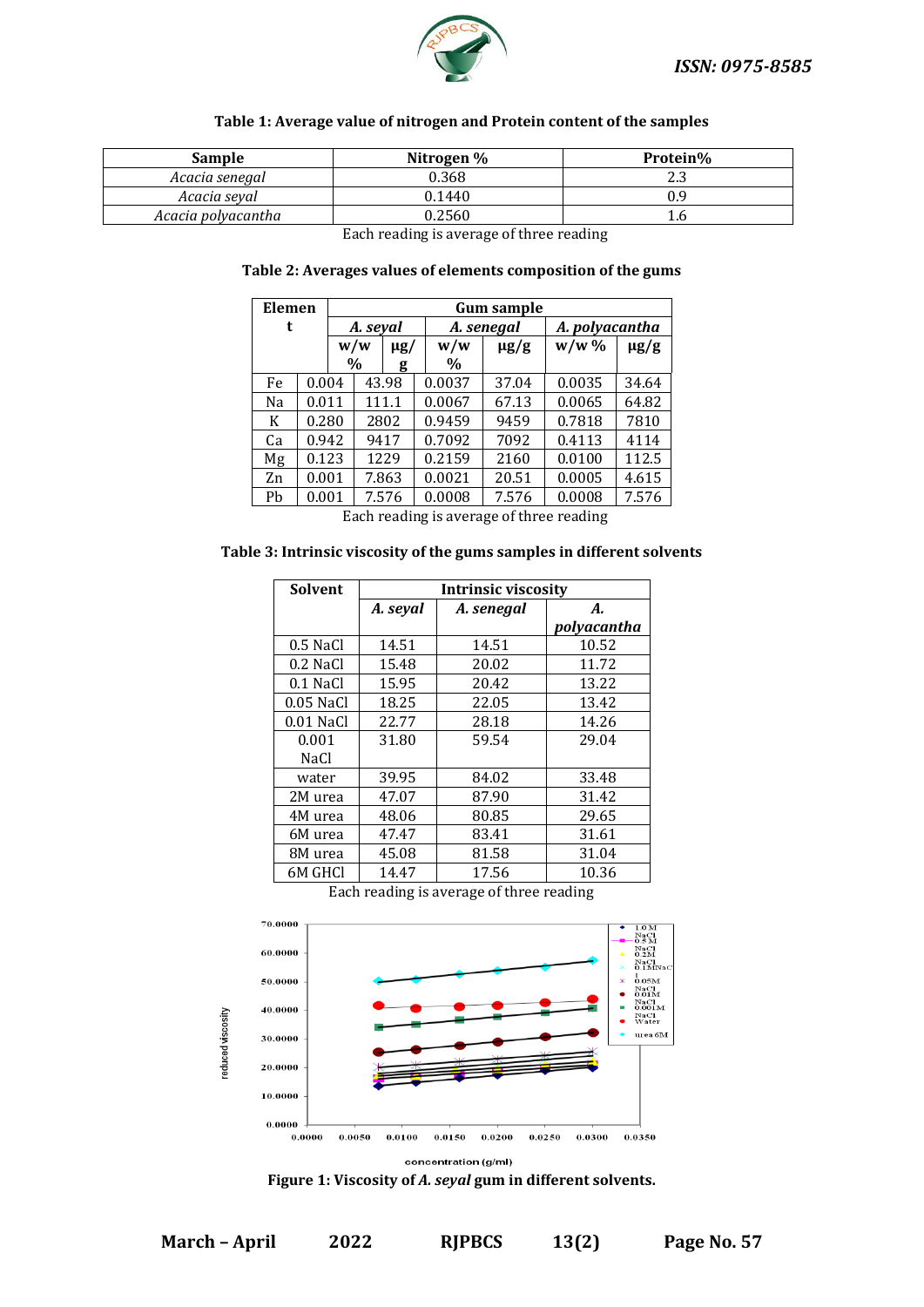



**Figure 2: Viscosity of** *A. senegal* **gum in different solvents.**



**Figure 3: Viscosity of** *A. polyacantha* **gum in different solvents.**



**Figure 4: Expansion factors of the gums.**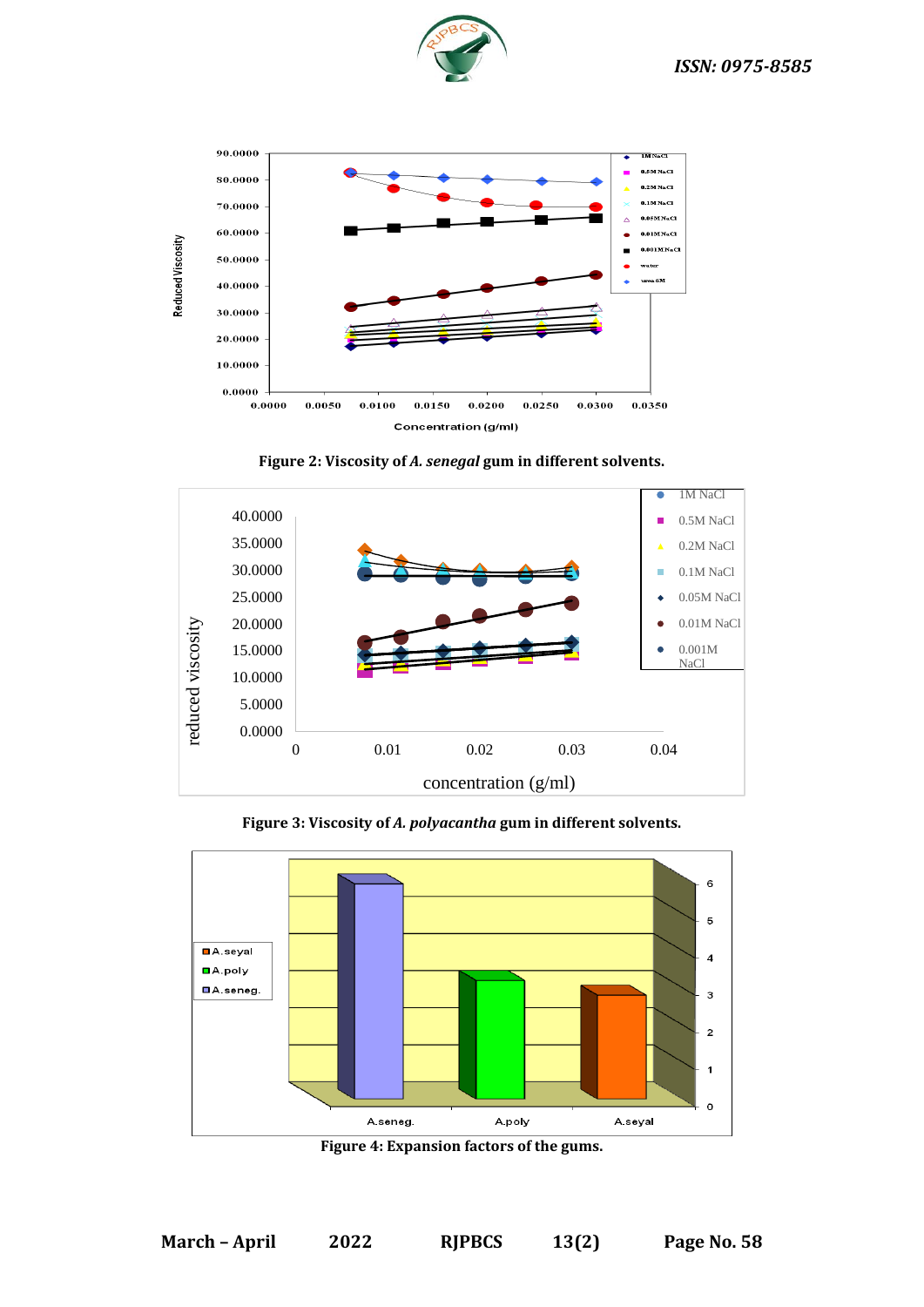



**Figure 5: Viscosity of dextran in different solvents**.



**Figure 6: Viscosity of sodium caseinate in different solvents.**

#### **CONCLUSIONS**

The results showed that urea is a good denaturation agent for *Acacia* gum molecules. Further, *A. senegal* and *A. polyacantha* gum behaved as polyelectrolyte solutions in water, while *A. seyal* gum did not. *A. senegal* expanded in salt solutions more than *A. seyal* and *A. polyacantha* and their expansion factors were 2.8, 5.8, and 3.2 respectively, indicating a difference in the fine structure between the molecules in different *Acacia* gums. In addition, *A. senegal* molecules were concluded to be longer and exhibit less branching than *A. seyal* molecules.

#### **ACKNOWLEDGMENTS**

The authors acknowledge, with gratitude the Sudanese Arabic Gum Company for providing them with gum samples. The corresponding author also gratefully acknowledges the Glyn O. Phillips Hydrocolloids Research Centre Team, Glyndwr University, UK, for hosting this research.

#### **REFERENCES**

- [1] Randall RC, Phillips GO, Williams PA. Food Hydrocolloids 1989; 3(1): 65-75.
- [2] Osman ME, Menzies AR, Williams PA, Phillips GO. Food Hydrocolloids 1994; 8: 233-242.<br>[3] Islam AM, Phillips GO, Sljivo A, Williams PA. Food Hydrocolloids 1997; 11: 493-505.
- [3] Islam AM, Phillips GO, Sljivo A, Williams PA. Food Hydrocolloids 1997; 11: 493-505.
- [4] Atgié M, Garrigues JC, Chennevière X, Masbernat O, Roger K. Food Hydrocolloids 2019; 91: 319- 330.